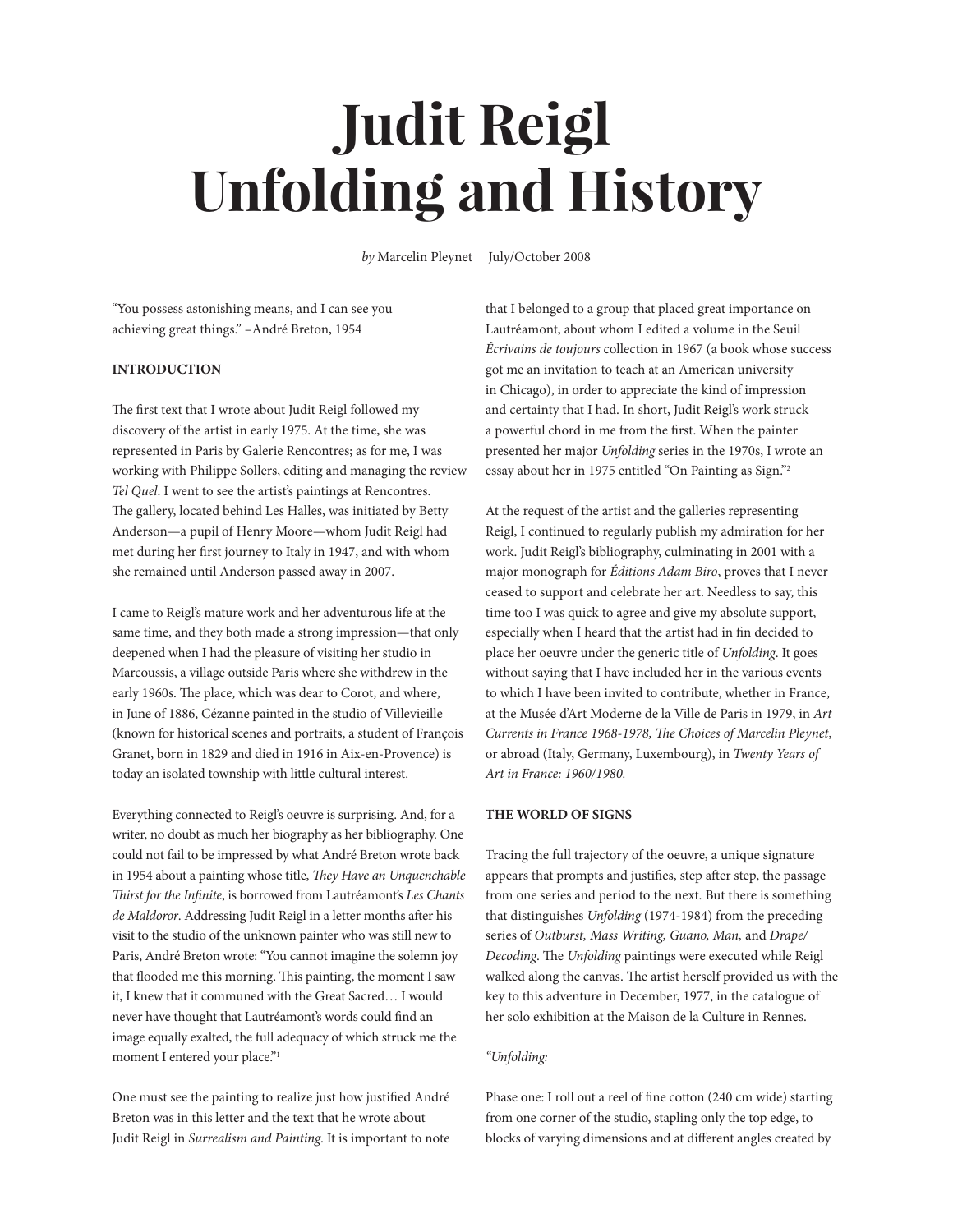my old paintings leaning against the wall, so the different planes, jutting out or receding, cover the entire length of the studio, eliminating the empty space between the groups of paintings. Another section of the wall is covered, and then the door, the fabric hanging vertically over these last two. Here we have a white path, uninterrupted, flowing, turning, changing direction at the corners, *straddling obstacles*, passing at once in front of and behind me, stopping at last when it runs out of space.

Phase two: I turn on the radio and find music, not to stimulate or inspire me, but rather to direct the range of my movements and gestures–physically–by concrete external imposition. I *step forward* touching, punctuating, and skimming the canvas at each step with a homemade brush dipped in enamel paint. Step by step, I capture and release horizontal snippets. I start at the top left and progress to the right, stretching at first; then I fill the space, bending lower and lower, while continuously adapting the music's frequency to the rhythm of my body, or the rhythm of my body to the music's frequency. If the music stops, I stop; if it changes, I continue–by discontinuing– until the inscription, fully decoded, covers all the available space (leaving gaps only where the pictorial field is without underlying support, or where it is cut by silence or broken by angles or protuberances.)"

I quote this at length because Judit Reigl reveals–better than I could–the creation and composition of the great canvases of the *Unfolding* series. And also, because she connects them by *taking steps, by stepping forward*. Hers is a process of rigorous poetic logic. And we can't help but notice that this sort of account and process is not unrelated to what, on a certain day in March 1950, altered the artist's destiny. That is to say, the crossing of the Hungarian border, on foot, in a forced march. Her escape from the Stalinist regime...her choice of freedom.<sup>3</sup> Contemplating these apparent abstractions that induce the notion of "unfolding," we are immediately struck by the esthetics, the beauty of the paintings–just what gives them their ultimate relevance. And just as it would be hard to miss the graphic integrity of the oeuvre, it would be hard not to connect the signs in *Unfolding* with musical notes.Was not one of the works of the *Unfolding* series called, in 1982, *Art of the Fugue*? In this case we should interpret "fugue" as related to the art of flight (from the Latin *fugere*), from a place in which one lives more or less freely–in Reigl's case less so–or from which one must escape, crossing the no man's land, defying the borders.

As Judit Reigl says, both senses are correct. The first: during two years, working almost daily to the music of Bach in order to find, in body and mind, the primeval motion and rhythm of all music, painting and poetry (Proust, Joyce, Hölderlin, right down to Marcelin Pleynet). The second: nothing in the artist's oeuvre allows us to forget the singular experience that was, for her, the choice of freedom. Should we forget, she would not

miss a chance to repeat it and expound on it. In particular, in *Art press* No.5: "I have breached, in this very instant, the Iron Curtain (a narrow minefield corridor bordered by two barbed wire fences, a no man's land fifty meters wide on either side). I have just crossed right over the mines..."

The oeuvre starts, at the time when André Breton became aware of it, with the painting *They Have an Unquenchable Thirst for the Infinite* in 1950, based on a particularly revolutionary but seldom read work of literature, *The Songs Of Maldoror*. In all cases, Judit Reigl's pictorial intelligence owes much to her literary interests, in particular, her reading of poetry, of words that transform and reveal themselves in their capacity to play with words and forms.

"Mon corps joue le jeu dont je suis la Règle. Règle du jeu, je de Reigl Déterminé. Déterminant. Un corpuscule de l'Univers. Un corpuscule de l'univers C'est l'Univers."

My body plays the game of Which I am the Rule. Rule of the game, I of Reigl Resolved. Resolute. A particle of the Universe. A particle of the universe Is the Universe.

 $(I.R.1985)^4$ 

#### **HOW FREEDOM COMES TO PAINTING**

Above all, liberation is intrinsically tied to the artist's destiny. Judit Reigl's biography testifies to that, and so does her interpretation of dissent from March of 1950: "I left one bloc so as not to belong to any other."

In such a case, everything happens quickly and more quickly still. *They Have an Unquenchable Thirst for the Infinite* was completed during the first year of Judit Reigl's stay in Paris in 1950, followed, between December of 1952 and January of 1953, by *Incomparable Delight* (title also borrowed from Lautréamont). Already in 1952, the astonishing *Interrogation of an Object* (50x60 cm) evoked Cézanne's statement that had made such an impression on the cubist painters: "Approach nature with a cylinder and a sphere, align everything in perspective, point every side of an object or plane towards a focus." If we wish to understand it for Judit Reigl as we do for Cézanne, then "nature" cannot be separated from the nature of painting. The deliberate composition of this small painting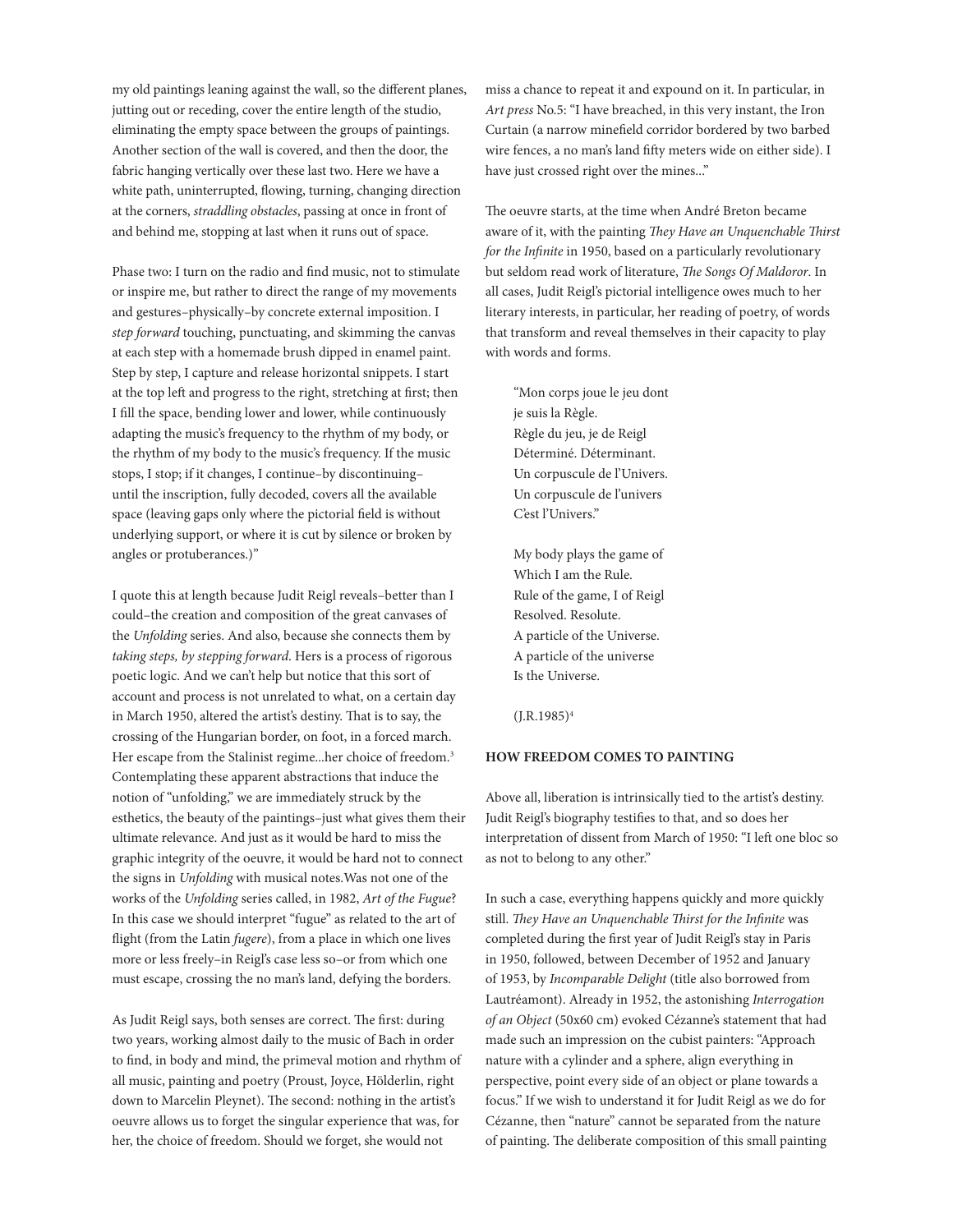would lead to more. Judit Reigl executed it using the first object at hand: a rectangular box with which she worked directly, moving it across the canvas through the thick layer of wet paint. And already, in this spontaneous gesture of taking the first object she could find–to create, by unreservedly throwing herself into the widening chasm of the painting–there is a real breakthrough that goes beyond trivial surrealist dreamimagery. Surrealism outdone by Surrealism itself.

In short, from this moment on, Judit Reigl kept from Surrealism what had made the movement so original for literature: automatic writing, and what justifies it as an "unfolding," the engagement of "mental automatism complemented by corporeal movement." Hers was a genuine artistic revolution, chronologically parallel to the triumphant one in the United States that established the prestigious New York School. The paintings that followed at the end of the 1950s, the *Outburst* (1955/1956) and the *Center of Dominance* series (1958-59), logically prepared the ground for the majestic and beautiful *Mass Writing* series (1958-1965), some of which evoke Clyfford Still, even if their aims are different. She follows another kind of poetic logic, more specifically and fundamentally Surrealist in tone... Freudian, not to say Lacanian.

Knowledge is caught in the net of language and its very intricate conscious, subconscious, and pre-conscious formulas. If we isolate and enlarge each of the sings in the suites of *Unfolding*, the call to mind a Chinese ideogram, a script with which Judit Reigl, though she speaks at least three languages (Hungarian, French, German), is not familiar. But Reigl did write: "One of the most significant responses to the search for depth is *Chinese space*. Contrary to Western perspective, which narrows, that of China opens up onto infinity, and simultaneously swoops and soars." In all cases, visual associations will not reveal how the young artist was formed by the fundamentally European biographical experience of dissidence.

# **A SCIENCE OF PAINTING**

In this context, I would like to note a few elements that play a specific and defining role in the creation of Judit Reigl's works:

- 1. an obvious passion for a knowledge tied to poetry–that is to say, a true love of reading.
- 2. the decades of relative isolation in Marcoussis that could only facilitate and deepen this type of reflection and meditation.
- 3. the fact that this isolation was contemporary with numerous experiments then under way in the avantgarde, with certain studies of literary theory in France: such as the activity of the formalists... also, the updating of the science of "semiotics," which joined together linguistics, psychoanalysis and esthetics, notably in the

circle of the journal *Tel Quel*, the works of Jacques Lacan, Roland Barthes and Julia Kristeva.

The horizontal *Unfolding* series, which, in 1983/84, turned into the vertical one entitled *Hydrogen, photon, neutrinos*, reveals the wide range of Judit Reigl's concerns at that time. What we also see in following the "unfolding" of her oeuvre is that the series engender far more than succeed each other. What seems surprising at first was already present in the preceding series, and has been developing quite naturally. Decades later, this is particularly striking. When the doors appeared in the series *Entrance-Exit*, we find again in the 1980s something that had already made a strong impression between 1958 and 1962 in certain paintings of the *Guano* series. *The Man* and *Drape/ Decoding* series (1966-1973) grew into the vast ensemble of *Unfolding* (1974-1979), the graphic qualities of which evoke the gesture manifested in the earlier works. The door appears once more, imposing itself, for example, in three large-scale works of *Unfolding* (220x600 cm) from 1975 (one of them now in the Museum of Modern Art in New York).

The figure, in the Reigl oeuvre, is presented with a very particular intelligence that is not of a naturalist's world. She uses words to "decipher" or "decode" her figures, notably the figures in the *Man* series, which have obviously survived the no man's land of the border—the border that must be crossed in order to arrive, nude or draped, and achieve truly liberated painting. In one of the works of *Entrance-Exit*, the figure of a young man returns, standing, arms hanging straight down; this figure would define the series from the late 1980s and early 1990s entitled *A Body in the Plural* (title from Spinoza). This freedom is rooted in Reigl's relations with the language of poetry, and with her native Hungarian, itself a very flexible language. It is a poem by one of the most famous Hungarian poets, Attila József, that Reigl evoked in the 1960s when she borrowed the title *Guano*. Then, after 2000, the title of the series *Priceless Body* was borrowed from Rimbaud.

# **PAINTING AND BIOGRAPHY**

The explanation that Picasso felt obliged to give for the very precise dates (day, hour, month, year) that quickly accompanied his signature at the bottom of his paintings– "There will doubtless be a day when men will have developed a science to explain various aspects of the works"–can, in many respects, also be applied to the paintings of Judit Reigl.

We must keep in mind the important biographical event that the decision to leave Hungary represented for the artist, crossing the border that would allow her to paint *without borders*, she, all the while, remaining profoundly occupied and preoccupied by this passage, and by the fact that this passage should be through, precisely, a *no man's land*.